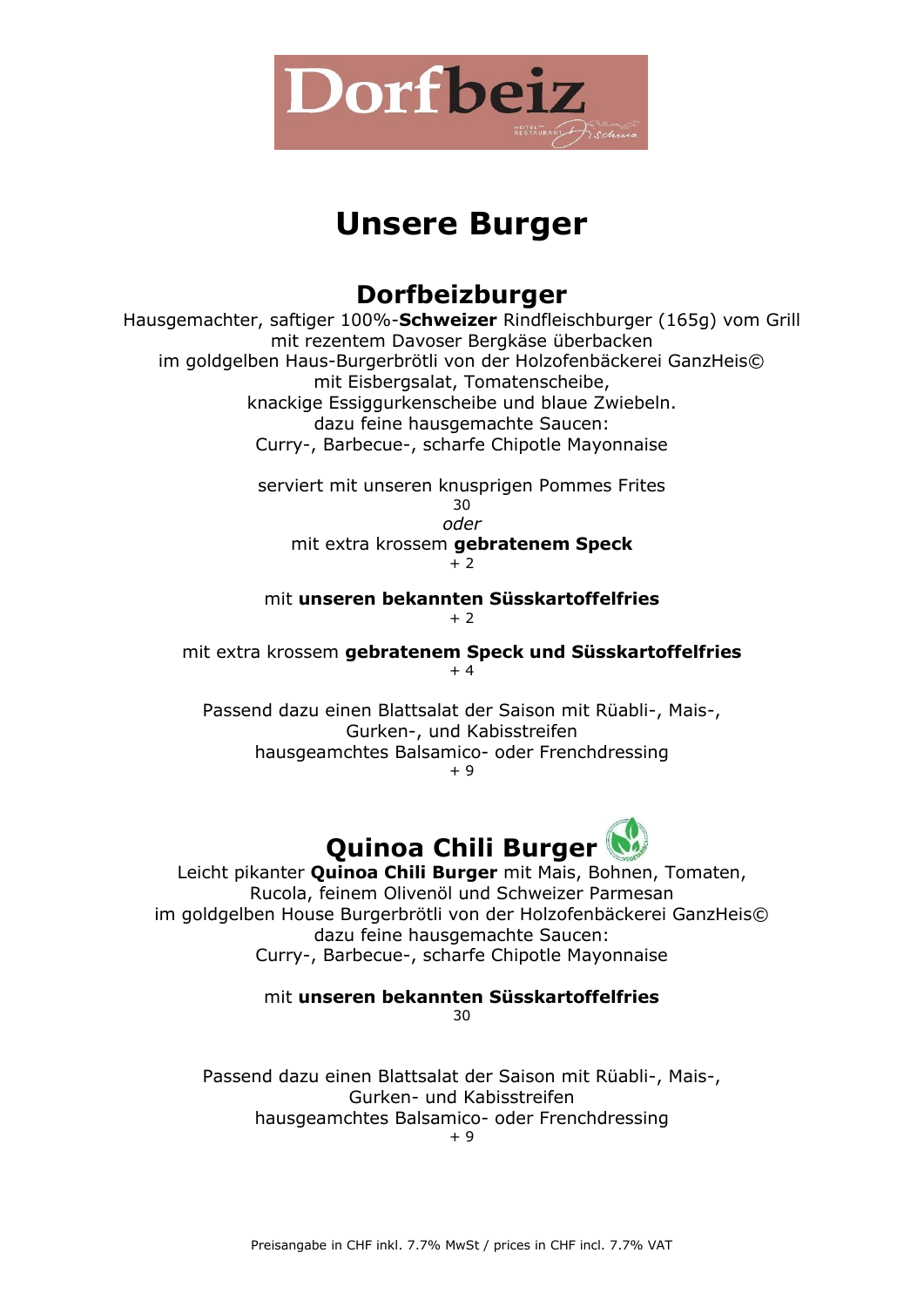



Paniertes Falafel Schnitzel im knusprigen Sesam Bagel mit hausgemachten Mango Chutney, Rucola, Tomaten und Rotkohlstreifen mit bestem Olivenöl angemacht

dazu **unsere bekannten Süsskartoffelfries** 31

Passend dazu einen Blattsalat der Saison  $+9$ 

## **Bündner Clubsandwich:**

Saftig gebratene Pouletbrust (CH), sautierte Bündnerfleischscheiben, Spiegelei vom Bauernhof Hoffmann-Minder in Davos, Tomatenscheiben, Eisbergsalat an Cocktailsauce, Oliven und Kirschtomaten. im knusprigen Sandwichtoast

dazu hausgemachte Country Cuts mit unseren beliebten Hausgewürz 36

> Passend dazu einen Blattsalat der Saison  $+9$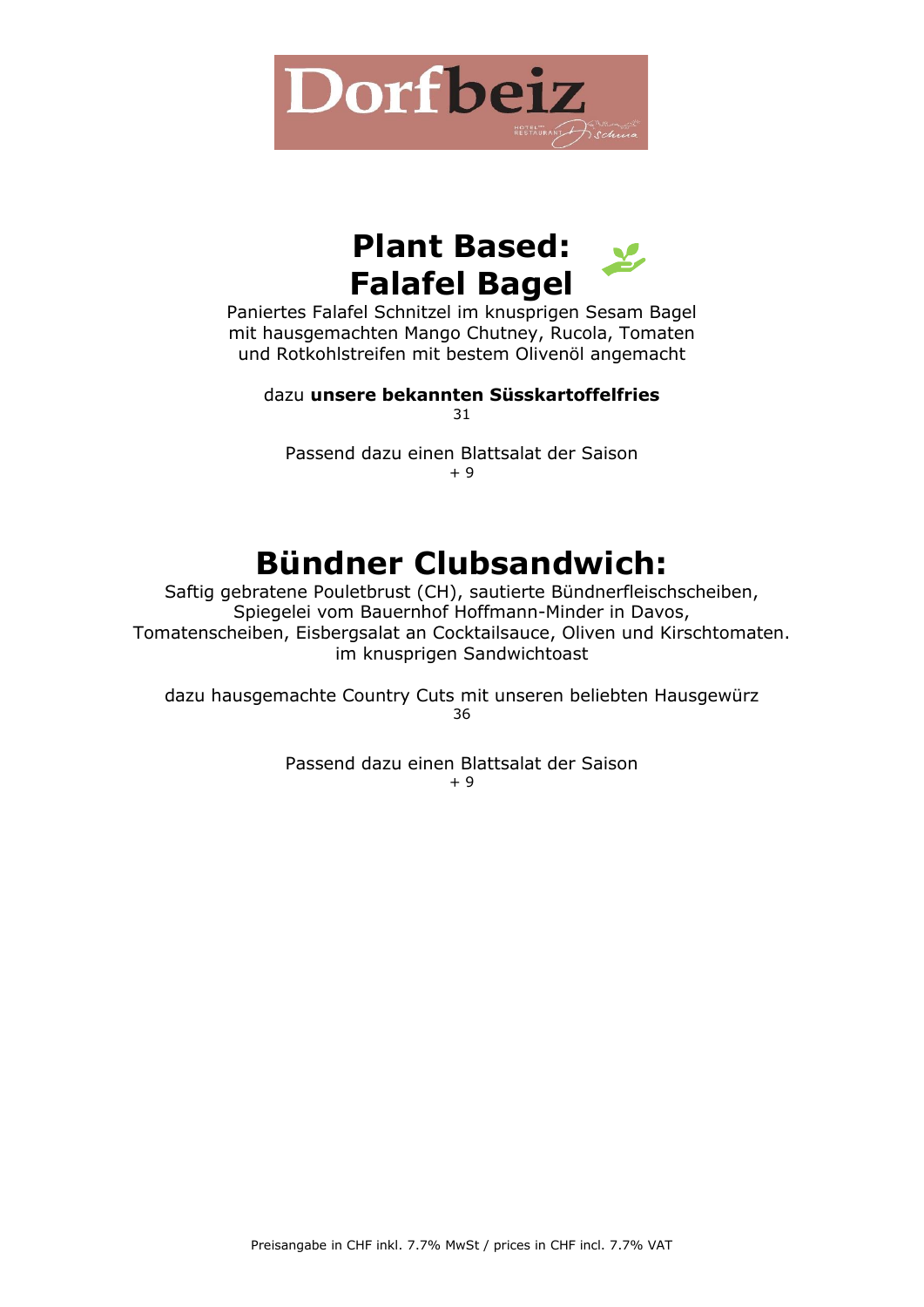

## **Burgers**

#### **Dorfbeiz burger**

Homemade, juicy 100% **Swiss** beef burger (165g) from the grill topped with Davos mountain cheese in a golden yellow house burger roll from the GanzHeis© wood-fired bakery as well as iceberg lettuce, tomato slice, crisp pickle slice and blue onions. served with fine homemade sauces: curry, barbecue, spicy chipotle mayonnaise. served with French Fries 30 *oder* with crispy **fried bacon**  $+2$ 

#### with **sweetpotatofries**

 $+2$ 

with crispy **fried bacon and** with **sweetpotato fries** + 4

A side salad of the season with strips of carrots, cucumber and cabbage strips homemade balsamic or French dressing + 9



Lightly spicy **Quinoa Chili Burger** with corn, beans, tomatoes, rocket salad, fine olive oil and Swiss Parmesan cheese in golden yellow house burger buns from the wood-fired bakery GanzHeis© served with fine homemade sauces: Curry, barbecue, spicy chipotle mayonnaise

> with our well known **sweetpotato fries** 30

A side salad of the season with strips of carrots, cucumber and cabbage strips homemade balsamic or French dressing

+ 9